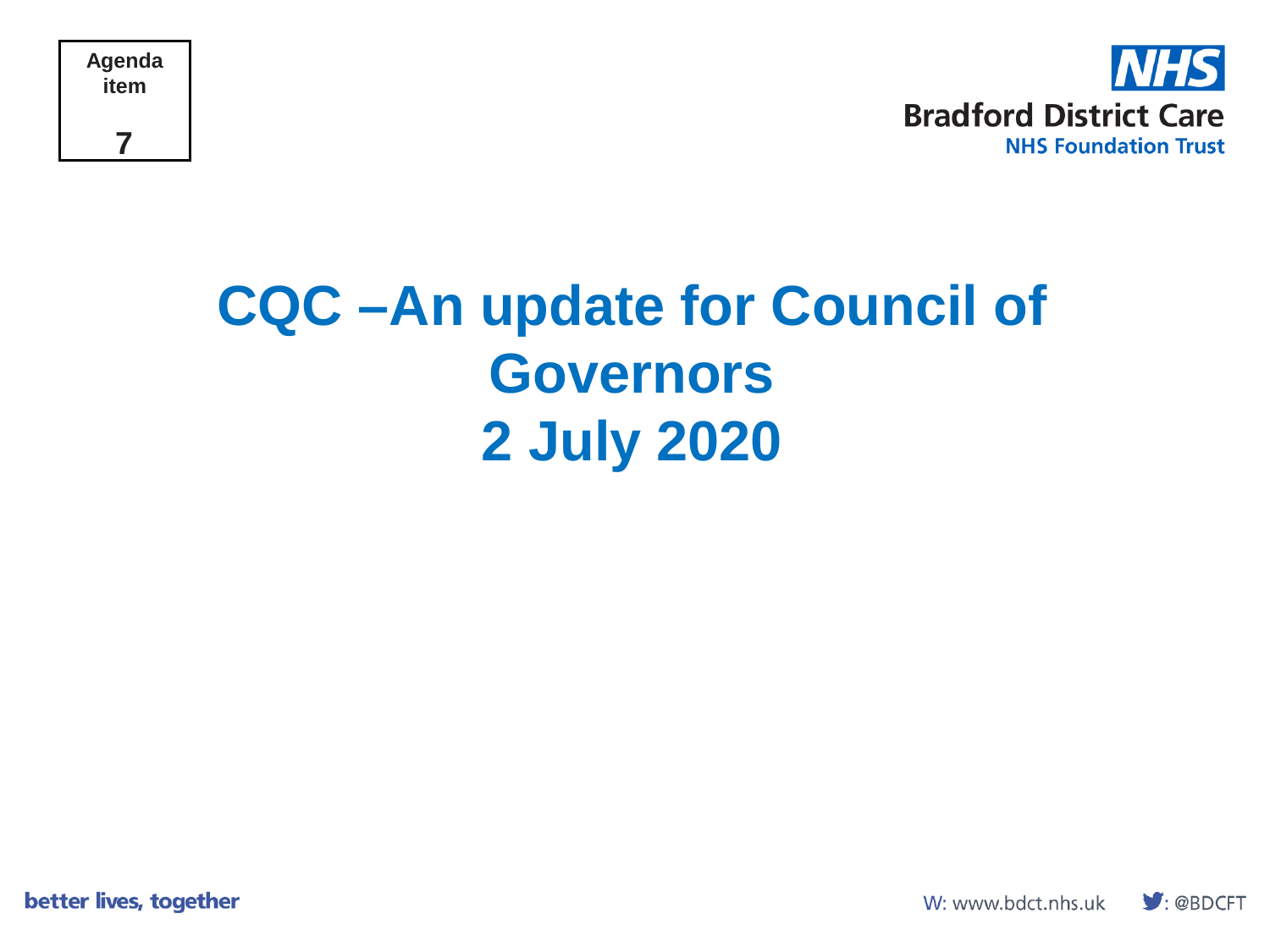# **CQC Action Plan**



- Except for workstreams 4, 7 and 9, all actions have been completed that related to agreed actions to be completed by 31 March 2020.
- QSC were sighted on all the rapid actions that were supported by Compliance Group to ensure delivery of workstreams 4, 7 and 9 in a robust and concentrated approach that focused on the acute wards for working age adults and picu, where the regulatory breaches occurred.
- Quality and Safety Committee (QSC) were asked to virtually sign off on all the action plans in Phase 1.
- QSC confirmed on 4 May 2020, that they were happy to sign off the CQC Action Plan phase 1 virtually.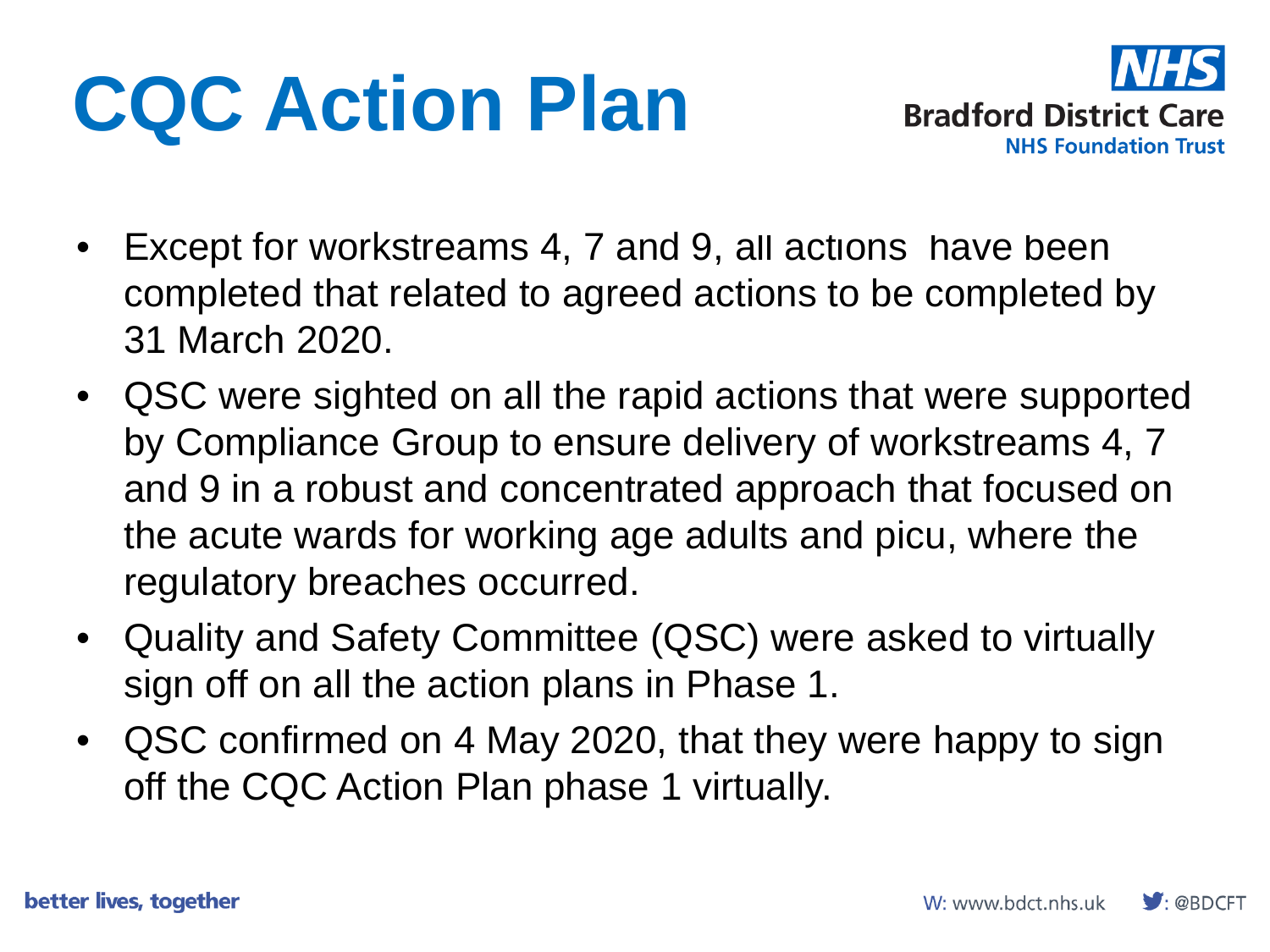# **CQC Inspection**





CQC carried out an unannounced 3 day inspection on March 10,11 and 12.



They visited the core service Acute wards for working age adults and PICU



Initial feedback was positive.



The report was published in May 2020 and demonstrated significant improvement.



This demonstrated that the actions carried out by the teams to meet the regulatory breaches was robust.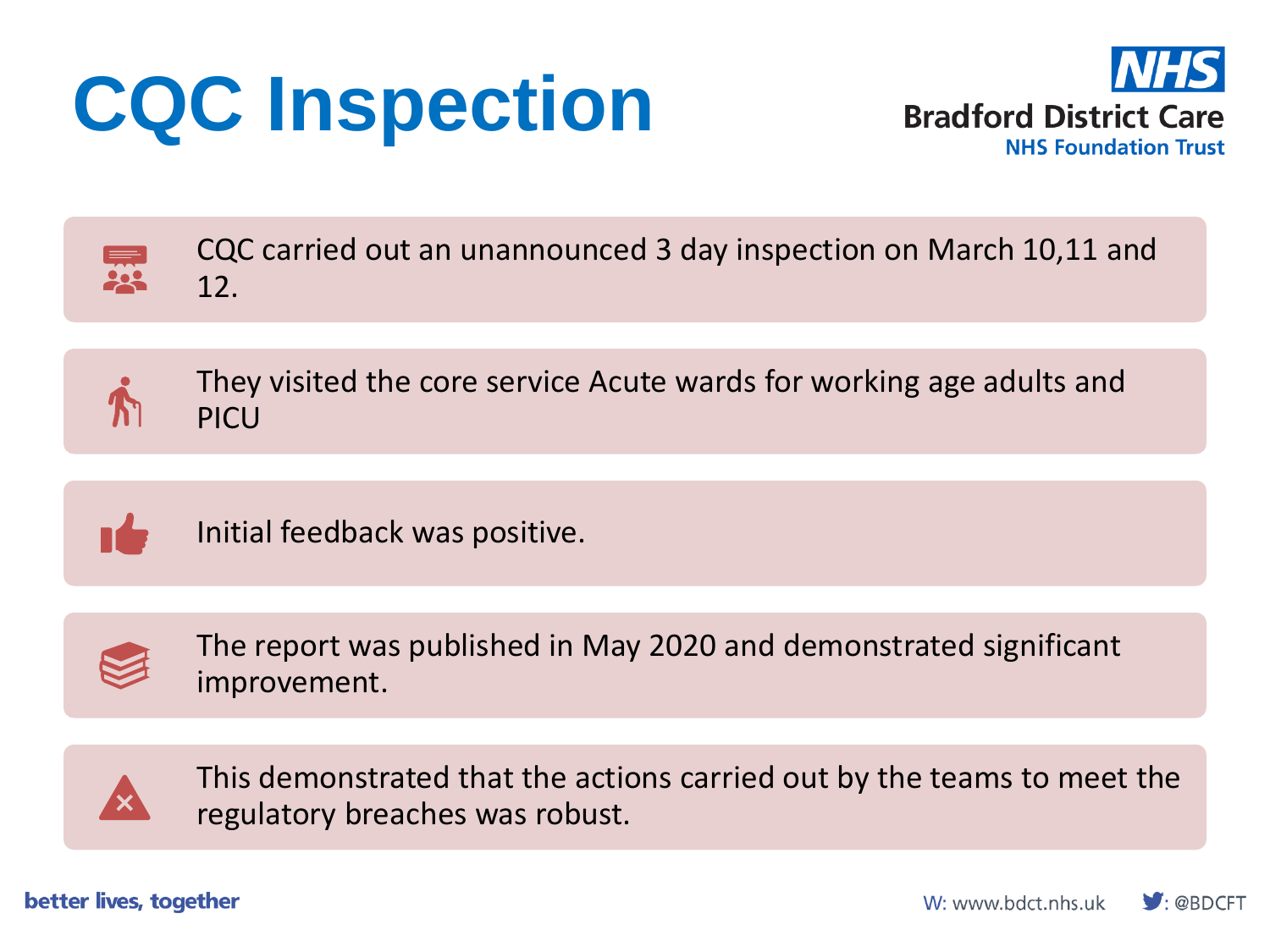

**Significant improvement made with a change in rating from Inadequate to Good Bradford District Care** 



#### **June 2019 overall rating Inadequate**

**May 2020 overall rating Good**

| <b>Key Question</b> | <b>Rating</b>                         | <b>Key Question</b> | <b>Rating</b> |
|---------------------|---------------------------------------|---------------------|---------------|
| Safe                | Inadequate                            | Safe                | Good          |
| Effective           | <b>Requires</b><br>Improvement        | Effective           | Good          |
| Caring              | <b>Requires</b><br><i>improvement</i> | Caring              | Good          |
| Responsive          | <b>Requires</b><br><b>Improvement</b> | Responsive          | Good          |
| Well-led            | Inadequate                            | Well-led            | Good          |